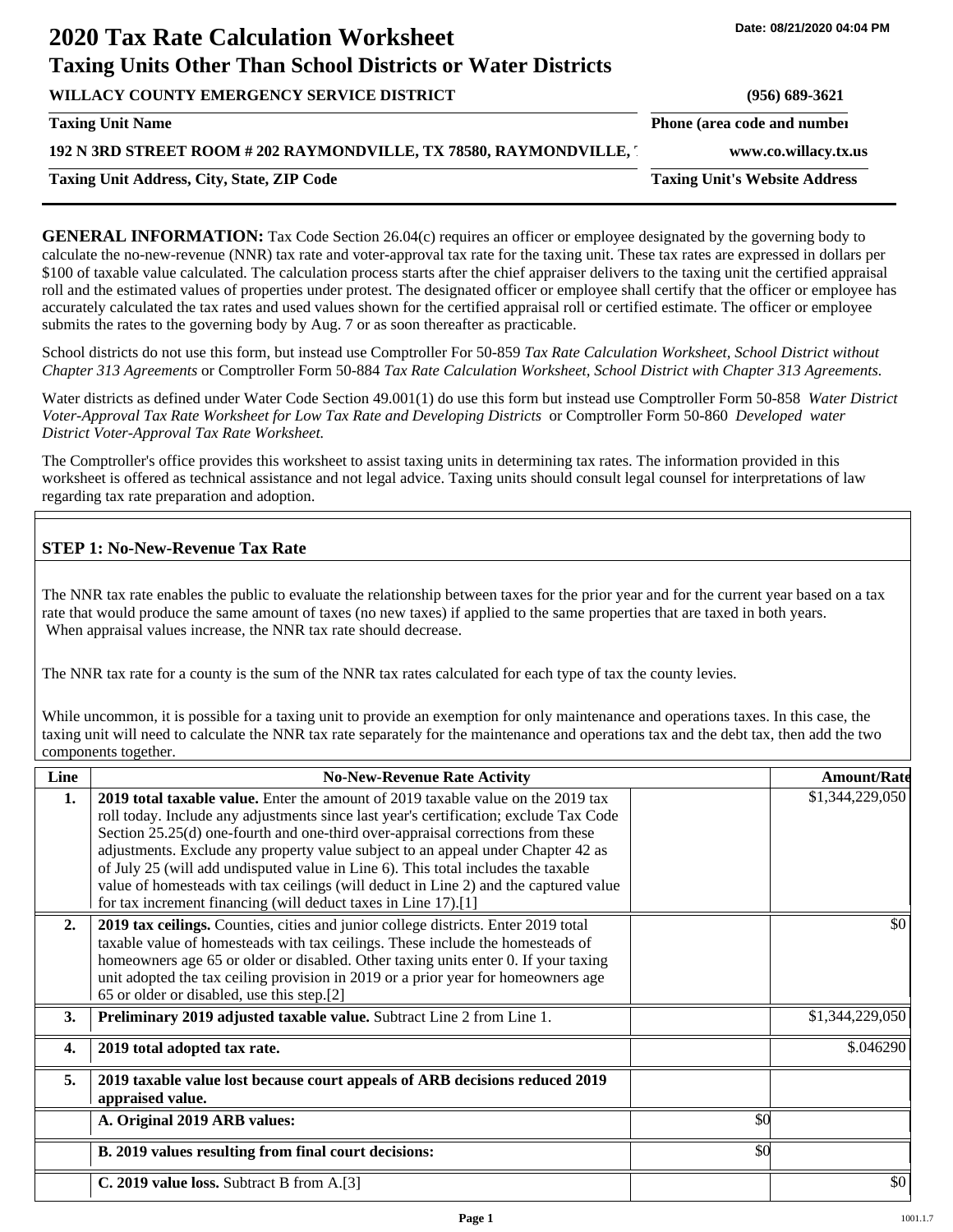| Line | <b>No-New-Revenue Rate Activity</b>                                                                                                                                                                                                                                                                                                                                                                                                                                                |                 | <b>Amount/Rate</b> |
|------|------------------------------------------------------------------------------------------------------------------------------------------------------------------------------------------------------------------------------------------------------------------------------------------------------------------------------------------------------------------------------------------------------------------------------------------------------------------------------------|-----------------|--------------------|
| 6.   | 2019 taxable value subject to an appeal under Chapter 42, as of July 25.                                                                                                                                                                                                                                                                                                                                                                                                           |                 |                    |
|      | A. 2019 ARB certified value:                                                                                                                                                                                                                                                                                                                                                                                                                                                       | $\theta$        |                    |
|      | B. 2019 disputed value:                                                                                                                                                                                                                                                                                                                                                                                                                                                            | $\Omega$        |                    |
|      | C. 2019 undisputed value Subtract B from A.[4]                                                                                                                                                                                                                                                                                                                                                                                                                                     |                 | $\theta$           |
| 7.   | 2019 Chapter 42-related adjusted values. Add Line 5 and 6                                                                                                                                                                                                                                                                                                                                                                                                                          |                 | $\overline{0}$     |
| 8.   | 2019 taxable value, adjusted for court-ordered reductions. Add Lines 3 and 7                                                                                                                                                                                                                                                                                                                                                                                                       |                 | \$1,344,229,050    |
| 9.   | 2019 taxable value of property in territory the taxing unit deannexed after Jan.<br>1, 2019. Enter the 2019 value of property in deannexed territory.[5]                                                                                                                                                                                                                                                                                                                           |                 | \$0                |
| 10.  | 2019 taxable value lost because property first qualified for an exemption in<br>2020. If the taxing unit increased an original exemption, use the difference between<br>the original exempted amount and the increased exempted amount. Do not include<br>value lost due to freeport, goods-in-transit, temporary disaster exemptions. Note<br>that lowering the amount or percentage of an existing exemption in 2020 does not<br>create a new exemption or reduce taxable value. |                 |                    |
|      | A. Absolute exemptions. Use 2019 market value:                                                                                                                                                                                                                                                                                                                                                                                                                                     | \$177,755       |                    |
|      | B. Partial exemptions. 2020 exemption amount or 2020 percentage exemption<br>times 2019 value:                                                                                                                                                                                                                                                                                                                                                                                     | \$334,751       |                    |
|      | C. Value loss. Add A and B.[6]                                                                                                                                                                                                                                                                                                                                                                                                                                                     |                 | \$512,506          |
| 11.  | 2019 taxable value lost because property first qualified for agricultural<br>appraisal (1-d or 1-d-1), timber appraisal, recreational/scenic appraisal or<br>public access airport special appraisal in 2020. Use only properties that qualified<br>in 2020 for the first time; do not use properties that qualified in 2019.                                                                                                                                                      |                 |                    |
|      | A. 2019 market value:                                                                                                                                                                                                                                                                                                                                                                                                                                                              | \$0             |                    |
|      | B. 2020 productivity or special appraised value:                                                                                                                                                                                                                                                                                                                                                                                                                                   | \$0             |                    |
|      | C. Value loss. Subtract B from A.[7]                                                                                                                                                                                                                                                                                                                                                                                                                                               |                 | $\overline{50}$    |
| 12.  | Total adjustments for lost value. Add Lines 9, 10C and 11C.                                                                                                                                                                                                                                                                                                                                                                                                                        |                 | \$512,506          |
| 13.  | Adjusted 2019 taxable value. Subtract Line 12 from Line 8                                                                                                                                                                                                                                                                                                                                                                                                                          |                 | \$1,343,716,544    |
| 14.  | Adjusted 2019 total levy. Multiply Line 4 by Line 13 and divide by \$100                                                                                                                                                                                                                                                                                                                                                                                                           |                 | \$622,006          |
| 15.  | Taxes refunded for years preceding tax year 2019. Enter the amount of taxes<br>refunded by the district for tax years preceding tax year 2019. Types of refunds<br>include court decisions, Tax Code Section 25.25(b) and (c) corrections and Tax<br>Code Section 31.11 payment errors. Do not include refunds for tax year 2019. This<br>line applies only to tax years preceding tax year 2019.[8]                                                                               |                 | \$1,047            |
| 16.  | Taxes in tax increment financing (TIF) for tax year 2019 Enter the amount of<br>taxes paid into the tax increment fund for a reinvestment zone as agreed by the<br>taxing unit. If the taxing unit has no 2020 captured appraised value in Line 18D,<br>enter $0.9$ ]                                                                                                                                                                                                              |                 | \$0                |
| 17.  | Adjusted 2019 levy with refunds and TIF adjustment. Add Lines 14, and 15,<br>subtract Line 16.[10]                                                                                                                                                                                                                                                                                                                                                                                 |                 | \$623,053          |
| 18.  | Total 2020 taxable value on the 2020 certified appraisal roll today. This value<br>includes only certified values or certified estimate of values and includes the total<br>taxable value of homesteads with tax ceilings (will deduct in Line 20). These<br>homesteads include homeowners age 65 or older or disabled.[11]                                                                                                                                                        |                 |                    |
|      | A. Certified values:                                                                                                                                                                                                                                                                                                                                                                                                                                                               | \$1,216,264,674 |                    |
|      | B. Counties: Include railroad rolling stock values certified by the Comptroller's<br>office.                                                                                                                                                                                                                                                                                                                                                                                       | \$0             |                    |
|      | C. Pollution control and energy storage system exemption: Deduct the value of<br>property exempted for the current tax year for the first time as pollution control or<br>energy storage system property                                                                                                                                                                                                                                                                           | \$0             |                    |
|      | D. Tax increment financing: Deduct the 2020 captured appraised value of<br>property taxable by a taxing unit in a tax increment financing zone for which the<br>2020 taxes will be deposited into the tax increment fund. Do not include any new                                                                                                                                                                                                                                   | \$0             |                    |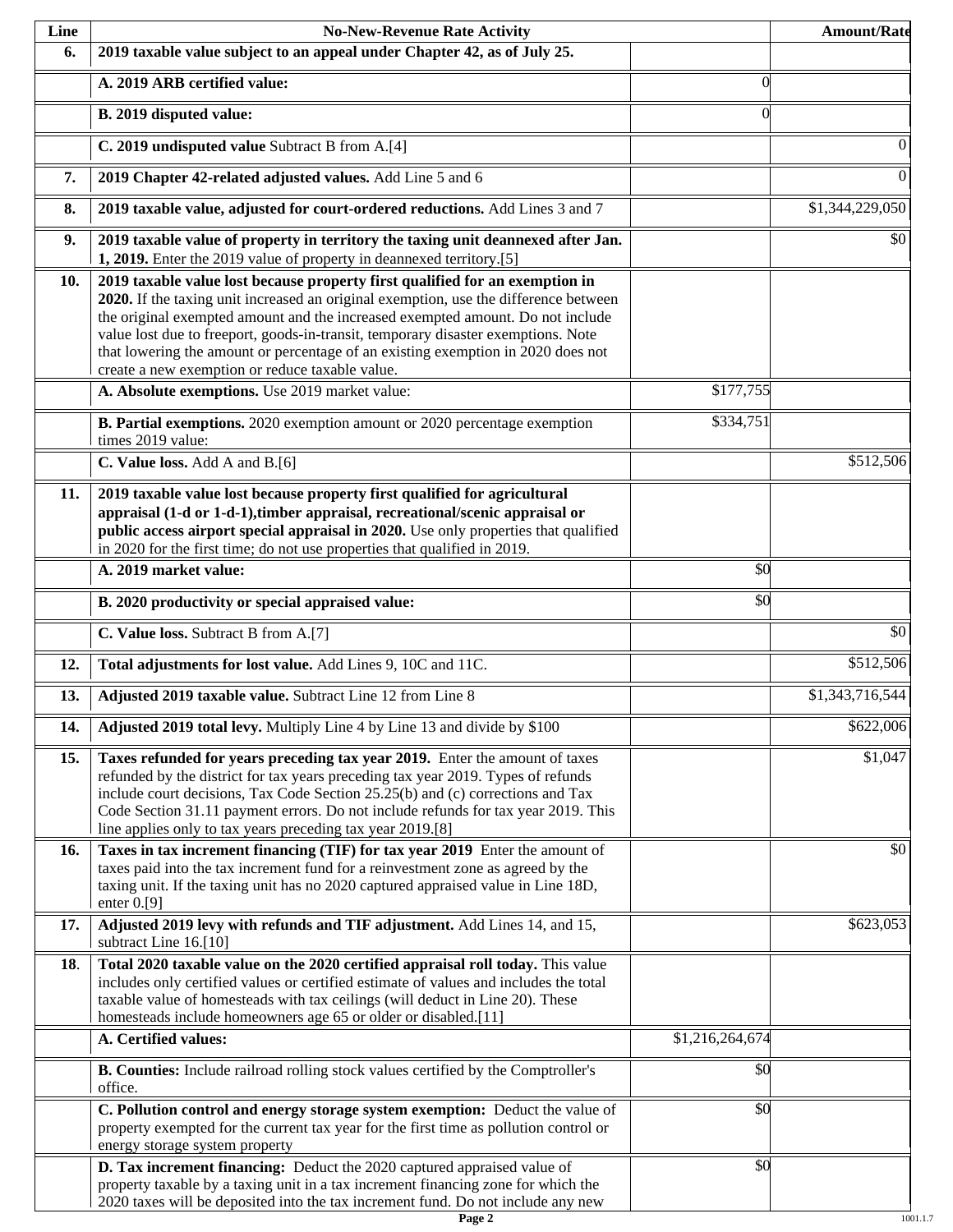| Line |                                                                                                                                                                           | <b>No-New-Revenue Rate Activity</b> |     | <b>Amount/Rate</b> |
|------|---------------------------------------------------------------------------------------------------------------------------------------------------------------------------|-------------------------------------|-----|--------------------|
|      | property value that will be included in Line 23 below.[12]                                                                                                                |                                     |     |                    |
|      | E. Total 2020 value Add A and B, then subtract C and D                                                                                                                    |                                     |     | \$1,216,264,674    |
| 19.  | Total value of properties under protest or not included on certified appraisal                                                                                            |                                     |     |                    |
|      | roll.[13]                                                                                                                                                                 |                                     |     |                    |
|      | A. 2020 taxable value of properties under protest The chief appraiser certifies a                                                                                         |                                     | \$0 |                    |
|      | list of properties still under ARB protest. The list shows the appraisal district's<br>value and the taxpayer's claimed value, if any, or an estimate of the value if the |                                     |     |                    |
|      | taxpayer wins. For each of the properties under protest, use the lowest of these                                                                                          |                                     |     |                    |
|      | values. Enter the total value under protest.[14]                                                                                                                          |                                     |     |                    |
|      | B. 2020 value of properties not under protest or included on certified appraisal                                                                                          |                                     | \$0 |                    |
|      | roll. The chief appraiser gives taxing units a list of those taxable properties that the                                                                                  |                                     |     |                    |
|      | chief appraiser knows about but are not included in the appraisal roll certification.                                                                                     |                                     |     |                    |
|      | These properties also are not on the list of properties that are still under protest. On                                                                                  |                                     |     |                    |
|      | this list of properties, the chief appraiser includes the market value, appraised value<br>and exemptions for the preceding year and a reasonable estimate of the market  |                                     |     |                    |
|      | value, appraised value and exemptions for the current year. Use the lower market,                                                                                         |                                     |     |                    |
|      | appraised or taxable value (as appropriate). Enter the total value of property not on                                                                                     |                                     |     |                    |
|      | the certified roll.[15]                                                                                                                                                   |                                     |     |                    |
|      | C. Total value under protest or not certified. Add A and B.                                                                                                               |                                     |     | \$0                |
| 20.  | 2020 tax ceilings. Counties, cities and junior colleges enter 2020 total taxable value                                                                                    |                                     |     | \$0                |
|      | of homesteads with tax ceilings. These include the homesteads of homeowners age                                                                                           |                                     |     |                    |
|      | 65 or older or disabled. Other taxing units enter 0. If your taxing unit adopted the                                                                                      |                                     |     |                    |
|      | tax ceiling provision in 2019 or a prior year for homeowners age 65 or older or<br>disabled, use this step.[16]                                                           |                                     |     |                    |
| 21.  | 2020 total taxable value. Add Lines 18E and 19C. Subtract Line 20C.[17]                                                                                                   |                                     |     | \$1,216,264,674    |
|      |                                                                                                                                                                           |                                     |     |                    |
| 22.  | Total 2020 taxable value of properties in territory annexed after Jan. 1, 2019.<br>Include both real and personal property. Enter the 2020 value of property in           |                                     |     | \$0                |
|      | territory annexed.[18]                                                                                                                                                    |                                     |     |                    |
| 23.  | Total 2020 taxable value of new improvements and new personal property                                                                                                    |                                     |     | \$10,204,817       |
|      | located in new improvements. New means the item was not on the appraisal roll in                                                                                          |                                     |     |                    |
|      | 2019. An improvement is a building, structure, fixture or fence erected on or affixed                                                                                     |                                     |     |                    |
|      | to land. New additions to existing improvements may be included if the appraised                                                                                          |                                     |     |                    |
|      | value can be determined. New personal property in a new improvement must have<br>been brought into the taxing unit after Jan. 1, 2019 and be located in a new             |                                     |     |                    |
|      | improvement. New improvements <b>do</b> include property on which a tax abatement                                                                                         |                                     |     |                    |
|      | agreement has expired for 2020.[19]                                                                                                                                       |                                     |     |                    |
| 24.  | Total adjustments to the 2020 taxable value. Add Lines 22 and 23.                                                                                                         |                                     |     | \$10,204,817       |
| 25.  | Adjusted 2020 taxable value. Subtract Line 24 from Line 21.                                                                                                               |                                     |     | \$1,206,059,857    |
| 26.  | 2020 NNR tax rate. Divide Line 17 by Line 25 and multiply by \$100.[20]                                                                                                   |                                     |     | \$.051660 /\$100   |
| 27.  | <b>COUNTIES ONLY.</b> Add together the NNR tax rates for each type of tax the                                                                                             |                                     |     |                    |
|      | county levies. The total is the 2020 county NNR tax rate.[21]                                                                                                             |                                     |     |                    |
|      | [1]Tex. Tax Code Section                                                                                                                                                  | [2] Tex. Tax Code Section           |     |                    |
|      | [3]Tex. Tax Code Section                                                                                                                                                  | [4] Tex. Tax Code Section           |     |                    |
|      | [5] Tex. Tax Code Section                                                                                                                                                 | [6]Tex. Tax Code Section            |     |                    |
|      | [7] Tex. Tax Code Section                                                                                                                                                 | [8] Tex. Tax Code Section           |     |                    |
|      | [9]Tex. Tax Code Section                                                                                                                                                  | [10]Tex. Tax Code Section           |     |                    |
|      | [11] Tex. Tax Code Section                                                                                                                                                | [12] Tex. Tax Code Section          |     |                    |
|      | [13] Tex. Tax Code Section                                                                                                                                                | [14] Tex. Tax Code Section          |     |                    |
|      | [15] Tex. Tax Code Section                                                                                                                                                | [16] Tex. Tax Code Section          |     |                    |
|      | [17] Tex. Tax Code Section                                                                                                                                                | [18]Tex. Tax Code Section           |     |                    |
|      | [19]Tex. Tax Code Section                                                                                                                                                 | [20]Tex. Tax Code Section           |     |                    |

**[21]Tex. Tax Code Section**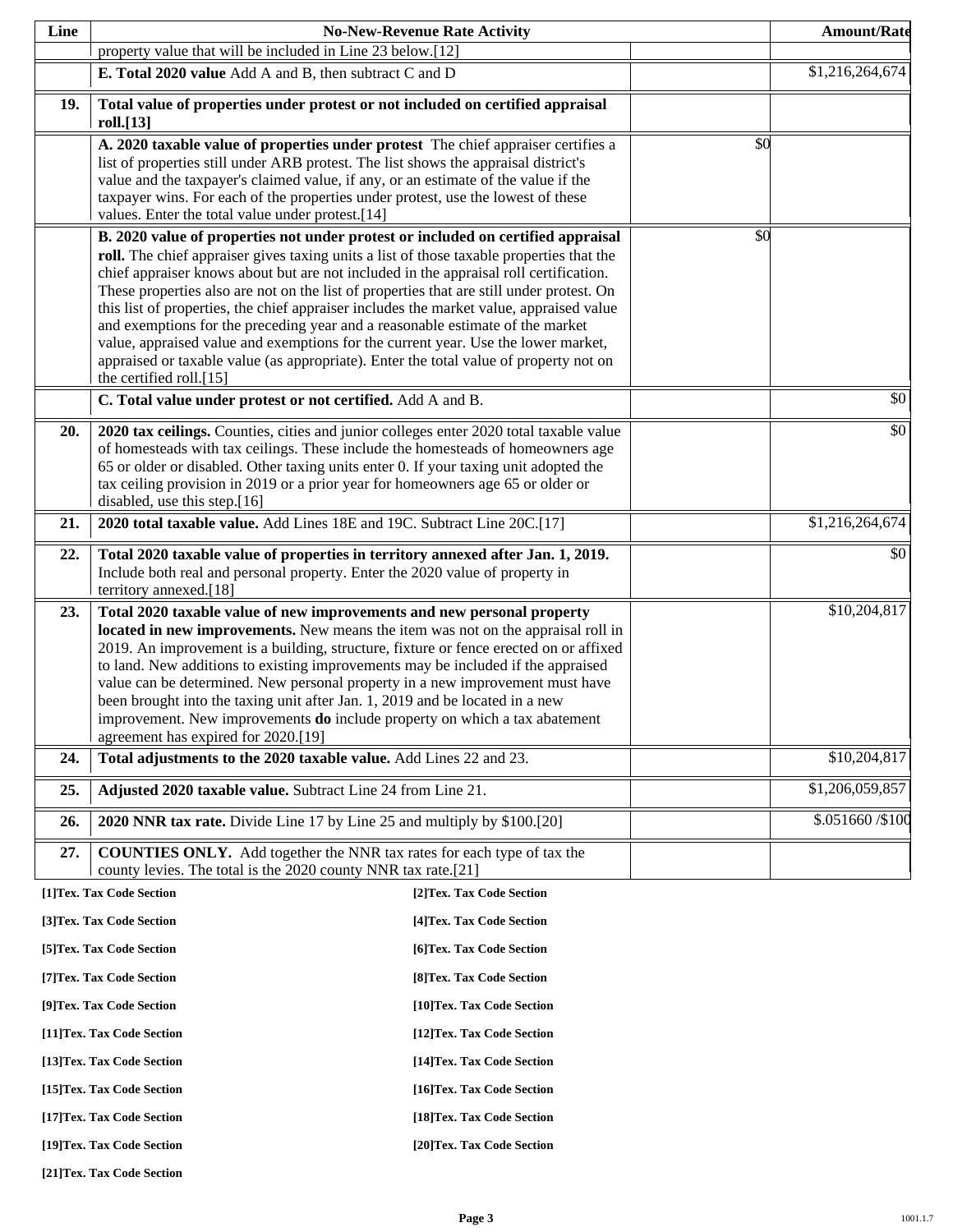# STEP 2: Voter-Approval Tax Rate

The voter-approval tax rate is the highest tax rate that a taxing unit may adopt without holding an election to seek voter approval of the rate. The voter-approval tax rate is split into two separate rates:

1. **Maintenance and Operations (M&O) Tax Rate:** The M&O portion is the tax rate that is needed to raise the same amount of taxes that the taxing unit levied in the prior year plus the applicable percentage allowed by law. This rate accounts for such things as salaries, utilities and day-to-day operations.

2. **Debt Rate:** The debt rate includes the debt service necessary to pay the taxing unit's debt payments in the coming year. This rate accounts for principal and interest on bonds and other debt secured by property tax revenue.

The voter-approval tax rate for a county is the sum of the voter-approval tax rates calculated for each type of tax the county levies. In most cases the voter-approval tax rate exceeds the no-new-revenue tax rate, but occasionally decreases in a taxing unit's debt service will cause the NNR tax rate to be higher than the voter-approval tax rate.

| Line | <b>Voter Approval Tax Rate Activity</b>                                                                                                                                                                                                                                                                                                                                                                                                                                                                                                                                                                                                                                        |          | <b>Amount/Rate</b> |
|------|--------------------------------------------------------------------------------------------------------------------------------------------------------------------------------------------------------------------------------------------------------------------------------------------------------------------------------------------------------------------------------------------------------------------------------------------------------------------------------------------------------------------------------------------------------------------------------------------------------------------------------------------------------------------------------|----------|--------------------|
| 28.  | 2019 M&O tax rate. Enter the 2019 M&O tax rate.                                                                                                                                                                                                                                                                                                                                                                                                                                                                                                                                                                                                                                |          | \$.046290          |
| 29.  | 2019 taxable value, adjusted for actual and potential court-ordered<br>adjustments. Enter the amount in Line 8 of the No-New-Revenue Tax Rate<br>Worksheet.                                                                                                                                                                                                                                                                                                                                                                                                                                                                                                                    |          | 1,344,229,050      |
| 30.  | Total 2019 M&O levy. Multiply Line 28 by Line 29 and divide by 100.                                                                                                                                                                                                                                                                                                                                                                                                                                                                                                                                                                                                            |          | 622,243            |
| 31.  | Adjusted 2019 levy for calculating NNR M&O rate.                                                                                                                                                                                                                                                                                                                                                                                                                                                                                                                                                                                                                               |          |                    |
|      | A. 2019 sales tax specifically to reduce property taxes. For cities, counties and<br>hospital districts, enter the amount of additional sales tax collected and spent on<br>M&O expenses in 2019, if any. Other taxing units, enter 0. Counties must exclude<br>any amount that was spent for economic development grants from the amount of<br>sales tax spent.                                                                                                                                                                                                                                                                                                               | $\left($ |                    |
|      | B. M&O taxes refunded for years preceding tax year 2019. Enter the amount of<br>M&O taxes refunded in the preceding year for taxes before that year. Types of<br>refunds include court decisions, Tax Code Section 25.25(b) and (c) corrections and<br>Tax Code Section 31.11 payment errors. Do not include refunds for tax year 2019.<br>This line applies only to tax years preceding tax year 2019.                                                                                                                                                                                                                                                                        | 1,047    |                    |
|      | C. 2019 taxes in TIF: Enter the amount of taxes paid into the tax increment fund<br>for a reinvestment zone as agreed by the taxing unit. If the taxing unit has no 2020<br>captured appraised value in Line 18D, enter 0.                                                                                                                                                                                                                                                                                                                                                                                                                                                     | 0        |                    |
|      | D. 2019 transferred function: If discontinuing all of a department, function or<br>activity and transferring it to another taxing unit by written contract, enter the<br>amount spent by the taxing unit discontinuing the function in the 12 months<br>preceding the month of this calculation. If the taxing unit did not operate this<br>function for this 12-month period, use the amount spent in the last full fiscal year in<br>which the taxing unit operated the function. The taxing unit discontinuing the<br>function will subtract this amount in E below. The taxing unit receiving the function<br>will add this amount in E below. Other taxing units enter 0. | $\Omega$ |                    |
|      | E. 2019 M&O levy adjustments. Add A and B, then subtract C. For taxing unit<br>with D, subtract if discontinuing function and add if receiving function                                                                                                                                                                                                                                                                                                                                                                                                                                                                                                                        | 1,047    |                    |
|      | F. Add Line 30 to 31E.                                                                                                                                                                                                                                                                                                                                                                                                                                                                                                                                                                                                                                                         |          | 623,290            |
| 32.  | Adjusted 2020 taxable value. Enter the amount in Line 25 of the No-New-<br>Revenue Tax Rate Worksheet.                                                                                                                                                                                                                                                                                                                                                                                                                                                                                                                                                                         |          | 1,206,059,857      |
| 33.  | 2020 NNR M&O rate (unadjusted) Divide Line 31F by Line 32 and multiply by<br>\$100.                                                                                                                                                                                                                                                                                                                                                                                                                                                                                                                                                                                            |          | 0.051679           |
| 34.  | Rate adjustment for state criminal justice mandate.[23]                                                                                                                                                                                                                                                                                                                                                                                                                                                                                                                                                                                                                        |          |                    |
|      | A. 2020 state criminal justice mandate. Enter the amount spent by a county in the<br>previous 12 months providing for the maintenance and operation cost of keeping<br>inmates in county-paid facilities after they have been sentenced. Do not include any<br>state reimbursement received by the county for the same purpose.                                                                                                                                                                                                                                                                                                                                                | 0        |                    |
|      | <b>B.</b> 2019 state criminal justice mandate Enter the amount spent by a county in the<br>12 months prior to the previous 12 months providing for the maintenance and<br>operation cost of keeping inmates in county-paid facilities after they have been<br>sentenced. Do not include any state reimbursement received by the county for the<br>same purpose. Enter zero if this is the first time the mandate applies                                                                                                                                                                                                                                                       | $\left($ |                    |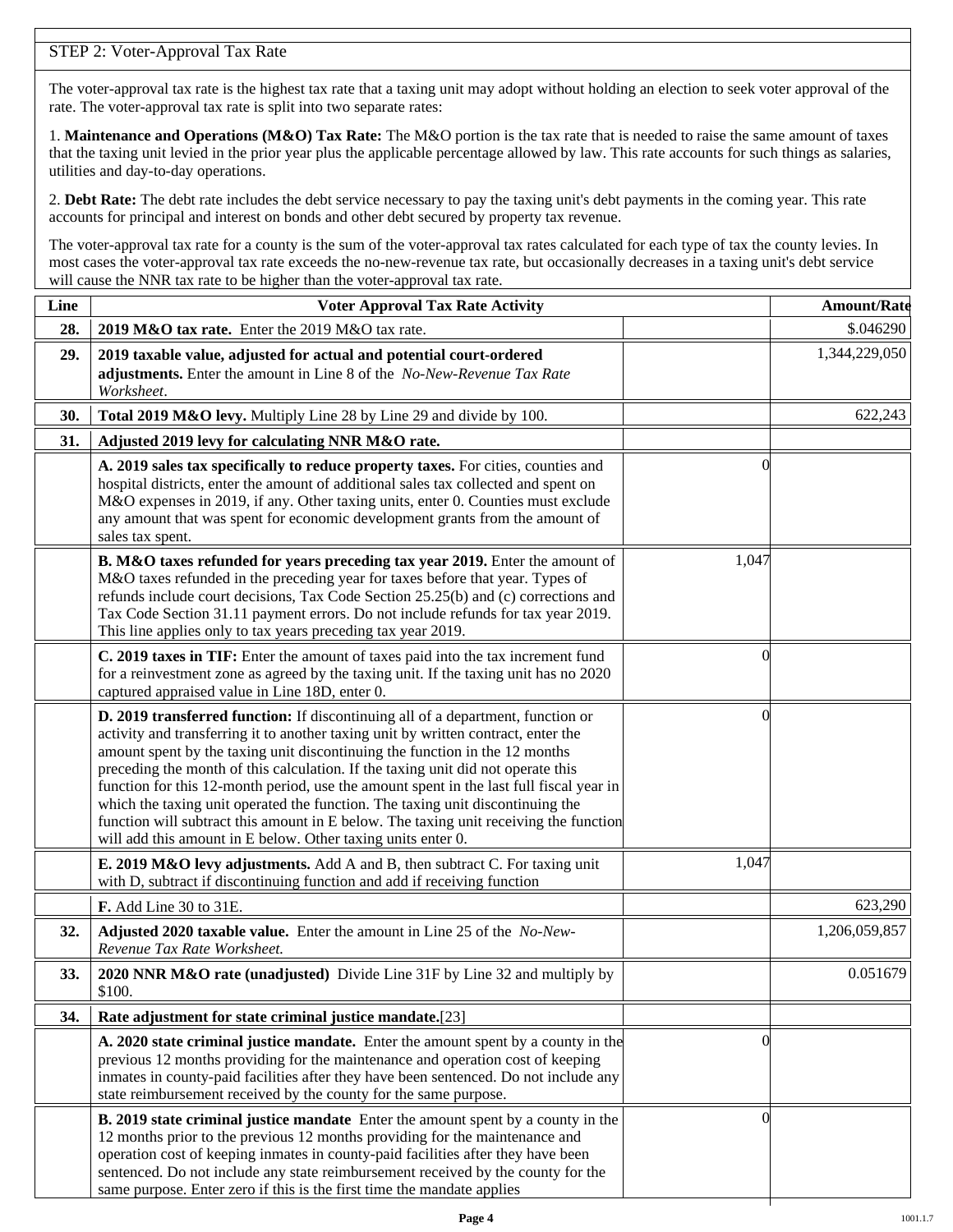| Line | <b>Voter Approval Tax Rate Activity</b>                                                                                                                                                                                                                                                                                                                                                                                                                                                                                                                                                                                                                                                                                                                                                                                                                                                                                                                                                                                                                                        |          | <b>Amount/Rate</b> |
|------|--------------------------------------------------------------------------------------------------------------------------------------------------------------------------------------------------------------------------------------------------------------------------------------------------------------------------------------------------------------------------------------------------------------------------------------------------------------------------------------------------------------------------------------------------------------------------------------------------------------------------------------------------------------------------------------------------------------------------------------------------------------------------------------------------------------------------------------------------------------------------------------------------------------------------------------------------------------------------------------------------------------------------------------------------------------------------------|----------|--------------------|
|      | C. Subtract B from A and divide by Line 32 and multiply by \$100                                                                                                                                                                                                                                                                                                                                                                                                                                                                                                                                                                                                                                                                                                                                                                                                                                                                                                                                                                                                               | 0.000000 |                    |
|      | <b>D.</b> Enter the rate calculated in C. If not applicable, enter 0.                                                                                                                                                                                                                                                                                                                                                                                                                                                                                                                                                                                                                                                                                                                                                                                                                                                                                                                                                                                                          |          | 0.000000           |
| 35.  | Rate adjustment for indigent health care expenditures[24]                                                                                                                                                                                                                                                                                                                                                                                                                                                                                                                                                                                                                                                                                                                                                                                                                                                                                                                                                                                                                      |          |                    |
|      | A. 2020 indigent health care expenditures Enter the amount paid by a taxing unit<br>providing for the maintenance and operation cost of providing indigent health care<br>for the period beginning on July 1, 2019 and ending on June 30, 2020, less any state<br>assistance received for the same purpose                                                                                                                                                                                                                                                                                                                                                                                                                                                                                                                                                                                                                                                                                                                                                                     |          |                    |
|      | B. 2019 indigent health care expenditures Enter the amount paid by a taxing unit<br>providing for the maintenance and operation cost of providing indigent health care<br>for the period beginning on July 1, 2018 and ending on June 30, 2019, less any state<br>assistance received for the same purpose                                                                                                                                                                                                                                                                                                                                                                                                                                                                                                                                                                                                                                                                                                                                                                     |          |                    |
|      | C. Subtract B from A and divide by Line 32 and multiply by \$100                                                                                                                                                                                                                                                                                                                                                                                                                                                                                                                                                                                                                                                                                                                                                                                                                                                                                                                                                                                                               | 0.000000 |                    |
|      | D. Enter the rate calculated in C. If not applicable, enter 0.                                                                                                                                                                                                                                                                                                                                                                                                                                                                                                                                                                                                                                                                                                                                                                                                                                                                                                                                                                                                                 |          | 0.000000           |
| 36.  | Rate adjustment for county indigent defense compensation.[25]                                                                                                                                                                                                                                                                                                                                                                                                                                                                                                                                                                                                                                                                                                                                                                                                                                                                                                                                                                                                                  |          |                    |
|      | A. 2020 indigent defense compensation expenditures. Enter the amount paid by<br>a county to provide appointed counsel for indigent individuals for the period<br>beginning on July 1, 2019 and ending on June 30, 2020, less any state grants<br>received by the county for the same purpose                                                                                                                                                                                                                                                                                                                                                                                                                                                                                                                                                                                                                                                                                                                                                                                   | 0        |                    |
|      | B. 2019 indigent defense compensation expenditures. Enter the amount paid by a<br>county to provide appointed counsel for indigent individuals for the period<br>beginning on July 1, 2018 and ending on June 30, 2019, less any state grants<br>received by the county for the same purpose                                                                                                                                                                                                                                                                                                                                                                                                                                                                                                                                                                                                                                                                                                                                                                                   | 0        |                    |
|      | C. Subtract B from A and divide by Line 32 and multiply by \$100                                                                                                                                                                                                                                                                                                                                                                                                                                                                                                                                                                                                                                                                                                                                                                                                                                                                                                                                                                                                               | 0.000000 |                    |
|      | <b>D.</b> Multiply B by 0.05 and divide by Line 32 and multiply by \$100.                                                                                                                                                                                                                                                                                                                                                                                                                                                                                                                                                                                                                                                                                                                                                                                                                                                                                                                                                                                                      | 0.000000 |                    |
|      | <b>E.</b> Enter the lessor of C and D. If not applicable, enter 0.                                                                                                                                                                                                                                                                                                                                                                                                                                                                                                                                                                                                                                                                                                                                                                                                                                                                                                                                                                                                             |          | 0.000000           |
| 37.  | Rate adjustment for county hospital expenditures.                                                                                                                                                                                                                                                                                                                                                                                                                                                                                                                                                                                                                                                                                                                                                                                                                                                                                                                                                                                                                              |          |                    |
|      | A. 2020 eligible county hospital expenditures Enter the amount paid by the<br>county or municipality to maintain and operate an eligible county hospital for the<br>period beginning on July 1, 2019 and ending on June 30, 2020                                                                                                                                                                                                                                                                                                                                                                                                                                                                                                                                                                                                                                                                                                                                                                                                                                               |          |                    |
|      | <b>B. 2019 eligible county hospital expenditures</b> Enter the amount paid by the county<br>or municipality to maintain and operate an eligible county hospital for the period<br>beginning on July 1, 2018 and ending on June 30, 2019                                                                                                                                                                                                                                                                                                                                                                                                                                                                                                                                                                                                                                                                                                                                                                                                                                        | 0        |                    |
|      | C. Subtract B from A and divide by Line 32 and multiply by \$100                                                                                                                                                                                                                                                                                                                                                                                                                                                                                                                                                                                                                                                                                                                                                                                                                                                                                                                                                                                                               | 0.000000 |                    |
|      | <b>D.</b> Multiply B by 0.08 and divide by Line 32 and multiply by \$100                                                                                                                                                                                                                                                                                                                                                                                                                                                                                                                                                                                                                                                                                                                                                                                                                                                                                                                                                                                                       | 0.000000 |                    |
|      | <b>E.</b> Enter the lessor of C and D, if applicable. If not applicable, enter 0.                                                                                                                                                                                                                                                                                                                                                                                                                                                                                                                                                                                                                                                                                                                                                                                                                                                                                                                                                                                              |          | 0.000000           |
| 38.  | Adjusted 2020 NNR M&O rate. Add Lines 33, 34D, 35D, 36E, and 37E.                                                                                                                                                                                                                                                                                                                                                                                                                                                                                                                                                                                                                                                                                                                                                                                                                                                                                                                                                                                                              |          | 0.051679           |
| 39.  | 2020 voter-approval $M&O$ rate. Enter the rate as calculated by the appropriate<br>scenario below.<br>Special Taxing Unit If the taxing unit qualifies as a special taxing unit, multiply<br>Line 38 by 1.08<br>-or-<br>Other Taxing Unit If the taxing unit does not qualify as a special taxing unit,<br>multiply Line 38 by 1.035.<br>-or-<br><b>Taxing unit affected by disaster declaration</b> If the taxing unit is located in an area<br>declared as disater area, the governing body may direct the person calculating the<br>voter-approval rate to calculate in the manner provided for a special taxing unit.<br>The taxing unit shall continue to calculate the voter-approval rate in this manner<br>until the earlier of 1) the second year in which total taxable value on the certified<br>appraisal roll exceeds the total taxable value of the tax year in which the disaster<br>occurred, and 2) the third tax year after the tax year in which the disaster occurred.<br>If the taxing unit qualifies under this scenario, multiply Line 38 by 1.08. [27] |          |                    |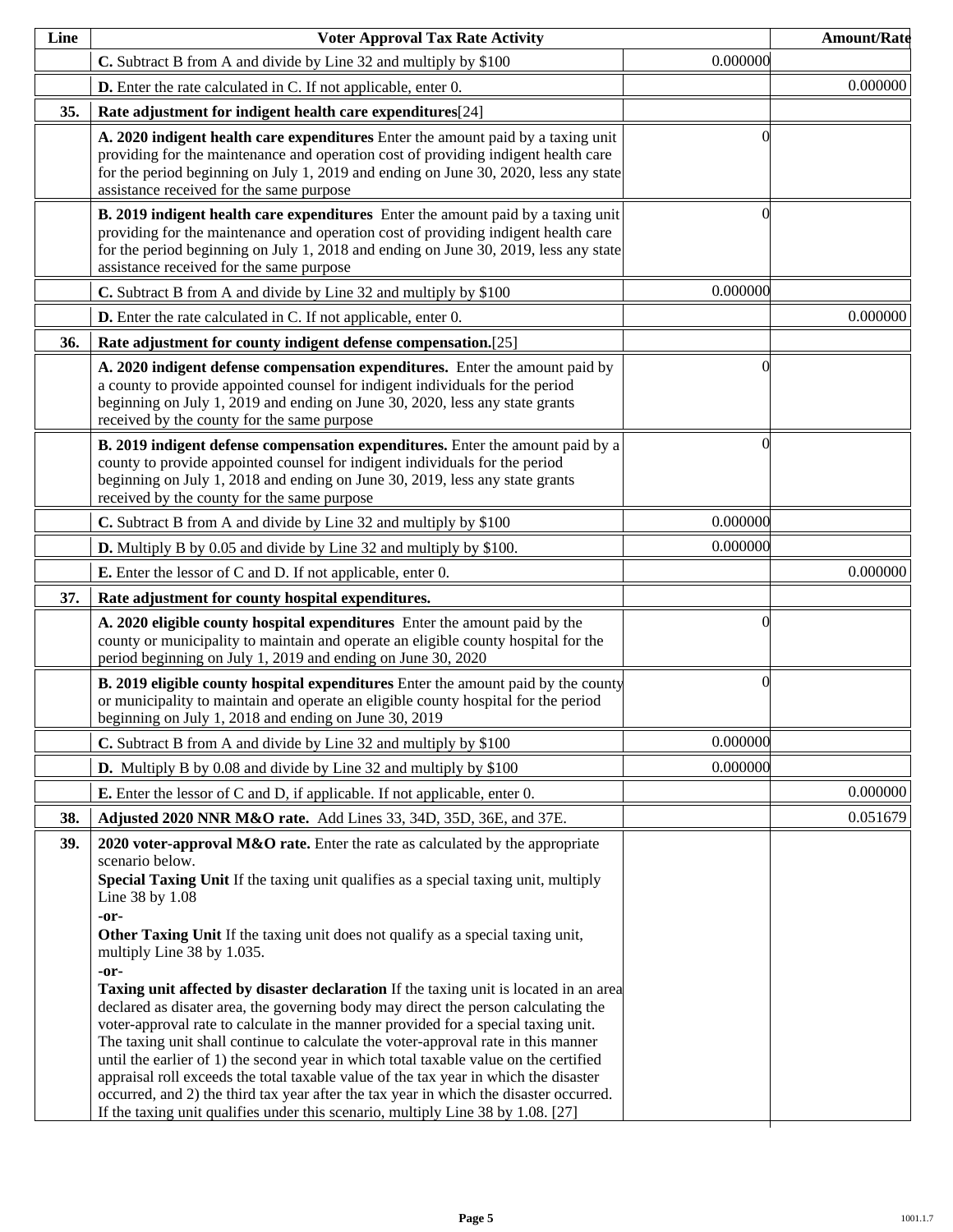| Line | <b>Voter Approval Tax Rate Activity</b>                                                                                                                                                                                                                                                                                                                                             |          | <b>Amount/Rate</b> |
|------|-------------------------------------------------------------------------------------------------------------------------------------------------------------------------------------------------------------------------------------------------------------------------------------------------------------------------------------------------------------------------------------|----------|--------------------|
| 40.  | Total 2020 debt to be paid with property taxes and additional sales tax<br>revenue. Debt means the interest and principal that will be paid on debts that:<br>(1) are paid by property taxes,<br>(2) are secured by property taxes,<br>(3) are scheduled for payment over a period longer than one year, and<br>(4) are not classified in the taxing unit's budget as M&O expenses. |          |                    |
|      | A. Debt also includes contractual payments to other taxing units that have incurred<br>debts on behalf of this taxing unit, if those debts meet the four conditions above.<br>Include only amounts that will be paid from property tax revenue. Do not include<br>appraisal district budget payments.<br>Enter debt amount                                                          | 0        |                    |
|      | B. Subtract unencumbered fund amount used to reduce total debt.                                                                                                                                                                                                                                                                                                                     | $\Omega$ |                    |
|      | C. Subtract certified amount spent from sales tax to reduce debt(enter zero if<br>none)                                                                                                                                                                                                                                                                                             |          |                    |
|      | D. Subtract amount paid from other resources                                                                                                                                                                                                                                                                                                                                        | $\Omega$ |                    |
|      | E. Adjusted debt Subtract B, C and D from A                                                                                                                                                                                                                                                                                                                                         |          | $\boldsymbol{0}$   |
| 41.  | Certified 2019 excess debt collections Enter the amount certified by the collector.                                                                                                                                                                                                                                                                                                 |          | $\boldsymbol{0}$   |
| 42.  | Adjusted 2020 debt Subtract Line 41 from Line 40E                                                                                                                                                                                                                                                                                                                                   |          | $\boldsymbol{0}$   |
| 43.  | 2020 anticipated collection rate.                                                                                                                                                                                                                                                                                                                                                   |          |                    |
|      | A. Enter the 2020 anticipated collection rate certified by the collector                                                                                                                                                                                                                                                                                                            | 94.00    |                    |
|      | <b>B.</b> Enter the 2019 actual collection rate                                                                                                                                                                                                                                                                                                                                     | 95.00    |                    |
|      | C. Enter the 2018 actual collection rate                                                                                                                                                                                                                                                                                                                                            | 95.00    |                    |
|      | D. Enter the 2017 actual collection rate                                                                                                                                                                                                                                                                                                                                            | 94.00    |                    |
|      | <b>E.</b> If the anticipated collection rate in A is lower than actual collection rates in B, C<br>and D, enter the lowest collection rate from B, C and D. If the anticipated rate in A<br>is higher than at least one of the rates in the prior three years, enter the rate from A.<br>Note that the rate can be greater than 100%.                                               |          | 94.00              |
| 44.  | 2020 debt adjusted for collections. Divide Line 42 by Line 43E.                                                                                                                                                                                                                                                                                                                     |          | $\Omega$           |
| 45.  | 2020 total taxable value. Enter the amount on Line 21 of the No-New-Revenue<br>Tax Rate Worksheet.                                                                                                                                                                                                                                                                                  |          | 1,216,264,674      |
| 46.  | 2020 debt rate Divide Line 44 by Line 45 and multiply by \$100.                                                                                                                                                                                                                                                                                                                     |          | 0.000000           |
| 47.  | 2020 voter-approval tax rate. Add Line 39 and 46.                                                                                                                                                                                                                                                                                                                                   |          |                    |
| 48.  | <b>COUNTIES ONLY.</b> Add together the voter-approval tax rate for each type of tax<br>the county livies. The total is the 2020 county voter-approval tax rate.                                                                                                                                                                                                                     |          |                    |
|      | STEP 3 NNR Tax Rate and Voter-Approval Tax Rate Adjustments for Additional Sales tAx to Reduce Property Taxes                                                                                                                                                                                                                                                                       |          |                    |

Cities, counties and hospital districts may levy a sales tax specifically to reduce property taxes. Local voters by election must approve imposing or abolishing the additional sales tax. If approved, the taxing unit must reduce its NNR and voter-approval tax rates to offset the expected sales tax revenue.

This section should only be completed by a county, city or hospital district that is required to adjust its NNR tax rate and/or voterapproval tax rate because it adopted the additional sales tax.

| <b>Additional Sales and Use Tax Worksheet</b>                                                                                                                                                                                                                                                                                                                                                                                                                                                | <b>Amount/Rate</b>                                                  |
|----------------------------------------------------------------------------------------------------------------------------------------------------------------------------------------------------------------------------------------------------------------------------------------------------------------------------------------------------------------------------------------------------------------------------------------------------------------------------------------------|---------------------------------------------------------------------|
| Taxable sales. For taxing units that adopted the sales tax in November 2019 or May<br>2020, enter the Comptroller's estimate of taxable sales for the previous four<br>quarters [32]. Estimates of taxable sales may be obtained through the Comptroller's<br>Allocation Historical Summary webpage. Taxing units that adopted the sales tax<br>before November 2019, skip this line.                                                                                                        | $\Omega$                                                            |
| <b>Estimated sales tax revenue.</b> Counties exclude any amount that is or will be spent<br>for economic development grants from the amount of estimated sales tax<br>revenue. $[33]$<br>Taxing units that adopted the sales tax in November 2019 or in May 2020.<br>Multiply the amount on Line 49 by the sales tax rate (.01, .005 or .0025, as<br>applicable) and multiply the result by $.95$ [34] -or-<br>Taxing units that adopted the sales tax before November 2019. Enter the sales | OI.                                                                 |
|                                                                                                                                                                                                                                                                                                                                                                                                                                                                                              | tax revenue for the previous four quarters. Do not multiply by .95. |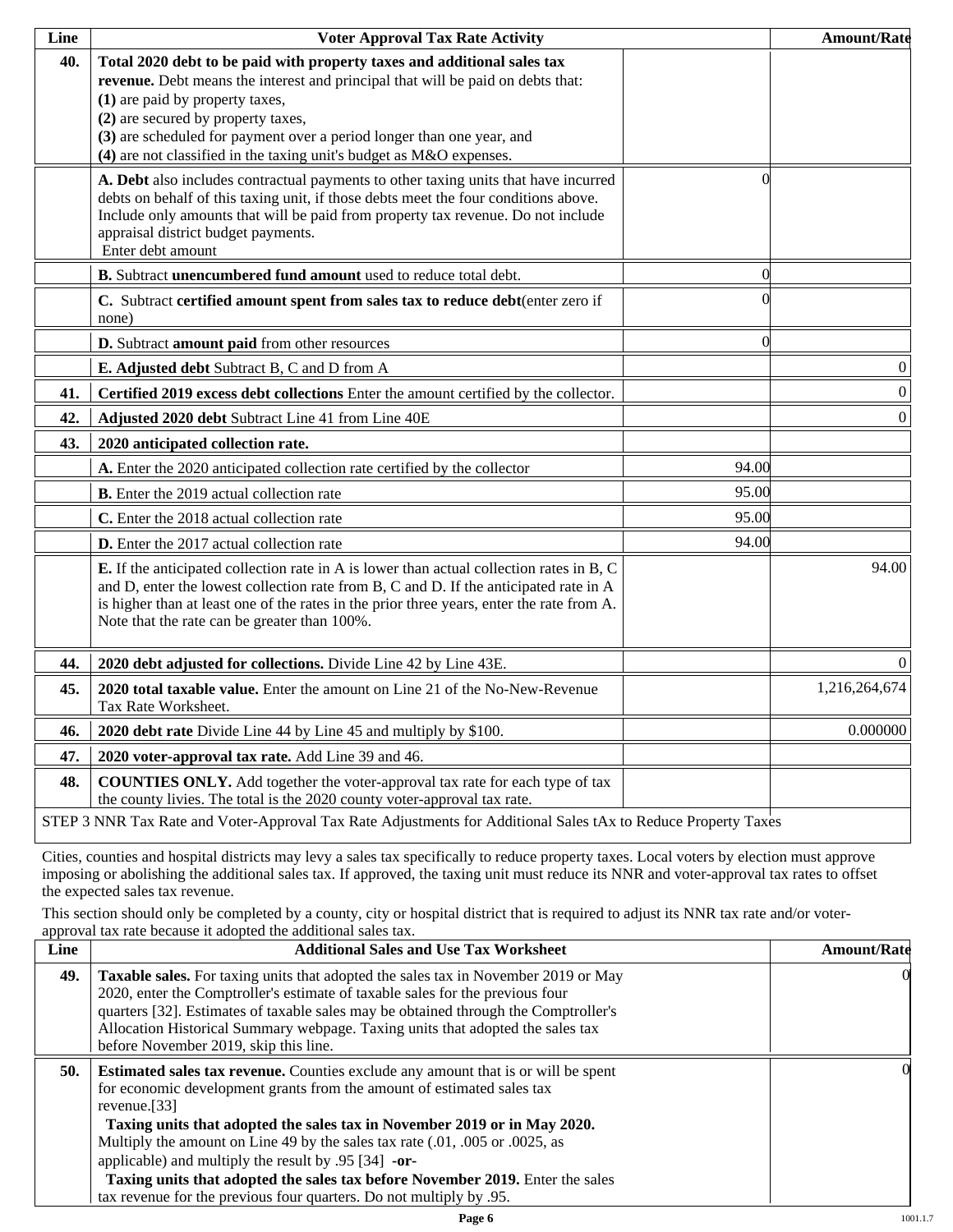| Line | <b>Additional Sales and Use Tax Worksheet</b>                                                                                                                                                                                             | <b>Amount/Rate</b> |
|------|-------------------------------------------------------------------------------------------------------------------------------------------------------------------------------------------------------------------------------------------|--------------------|
| 51.  | <b>2020 total taxable value.</b> Enter the amount from Line 21 of the <i>No-New-Revenue</i><br>Tax Rate Worksheet                                                                                                                         | 1,216,264,674      |
| 52.  | Sales tax adjustment rate. Divide Line 50 by Line 51 and multiply by \$100.                                                                                                                                                               | 0.000000           |
| 53.  | 2020 NNR tax rate, unadjusted for sales tax $[35]$ . Enter the rate from Line 26 or<br>27, as applicable, on the No-New-Revenue Tax Rate Worksheet.                                                                                       | \$.051660          |
| 54.  | 2020 NNR tax rate, adjusted for sales tax.<br>Taxing units that adopted the sales tax in November 2019 or in May 2020.<br>Subtract Line 52 from Line 53. Skip to Line 55 if you adopted the additional sales<br>tax before November 2019. | \$.051660          |
| 55.  | 2020 voter-approval tax rate, unadjusted for sales tax. [36] Enter the rate from<br>Line 47 or Line 48 as applicable, of the Voter-Approval Tax Rate<br>Worksheet                                                                         | 0.053487           |
| 56.  | 2020 voter-approval tax rate, adjusted for sales tax.<br>Subtract Line 52 from Line 55.<br>[38]Tex. Tax Code Section<br>[37]Tex. Tax Code Section                                                                                         | 0.053487           |

## STEP 4: Additional Rollback Protection for Pollution Control

A taxing unit may raise its rate for M&O funds used to pay for a facility, device or method for the control of air, water or land pollution. This includes any land, structure, building, installation, excavation, machinery, equipment or device that is used, constructed, acquired or installed wholly or partly to meet or exceed pollution control requirements. The taxing unit's expenses are those necessary to meet the requirements of a permit issued by the Texas Commission on Environmental Quality (TCEQ). The taxing unit must provide the tax assessor with a copy of the TCEQ letter of determination that states the portion of the cost of the installation for pollution control.

This section should only be completed by a taxing unit that uses M&O Funds to pay for a facility, device or method for the control of air, water or land pollution.

This section should only by completed by a taxing unit that uses M&O funds to pay for a facility, device or method for the control of air, water or land pollution.

| Line | <b>Activity</b>                                                                                                                                                                                                                                    | <b>Amount/Rate</b>      |
|------|----------------------------------------------------------------------------------------------------------------------------------------------------------------------------------------------------------------------------------------------------|-------------------------|
| 57.  | Certified expenses from the Texas Commission on Environmental Quality (TCEQ). Enter the amount<br>certified in the determination letter from TCEQ [37]. The taxing unit shall provide its tax assessor-collector<br>with a copy of the letter.[38] | $\vert \$\text{0}\vert$ |
| 58.  | <b>2020 total taxable value.</b> Enter the amount from Line 21 of the No-New-Revenue Tax Rate Worksheet.                                                                                                                                           | \$1,216,264,674         |
| 59.  | <b>Additional rate for pollution control.</b> Divide Line 57 by Line 58 and multiply by \$100.                                                                                                                                                     | 0.000000                |
| 60.  | 2020 voter-approval tax rate, adjusted for pollution control. Add Line 59 to one of the following lines<br>(as applicable): Line 47, Line 48 (counties) or Line 56 (taxing units with the additional sales tax).                                   |                         |

**[37]Tex. Tax Code Section [38]Tex. Tax Code Section**